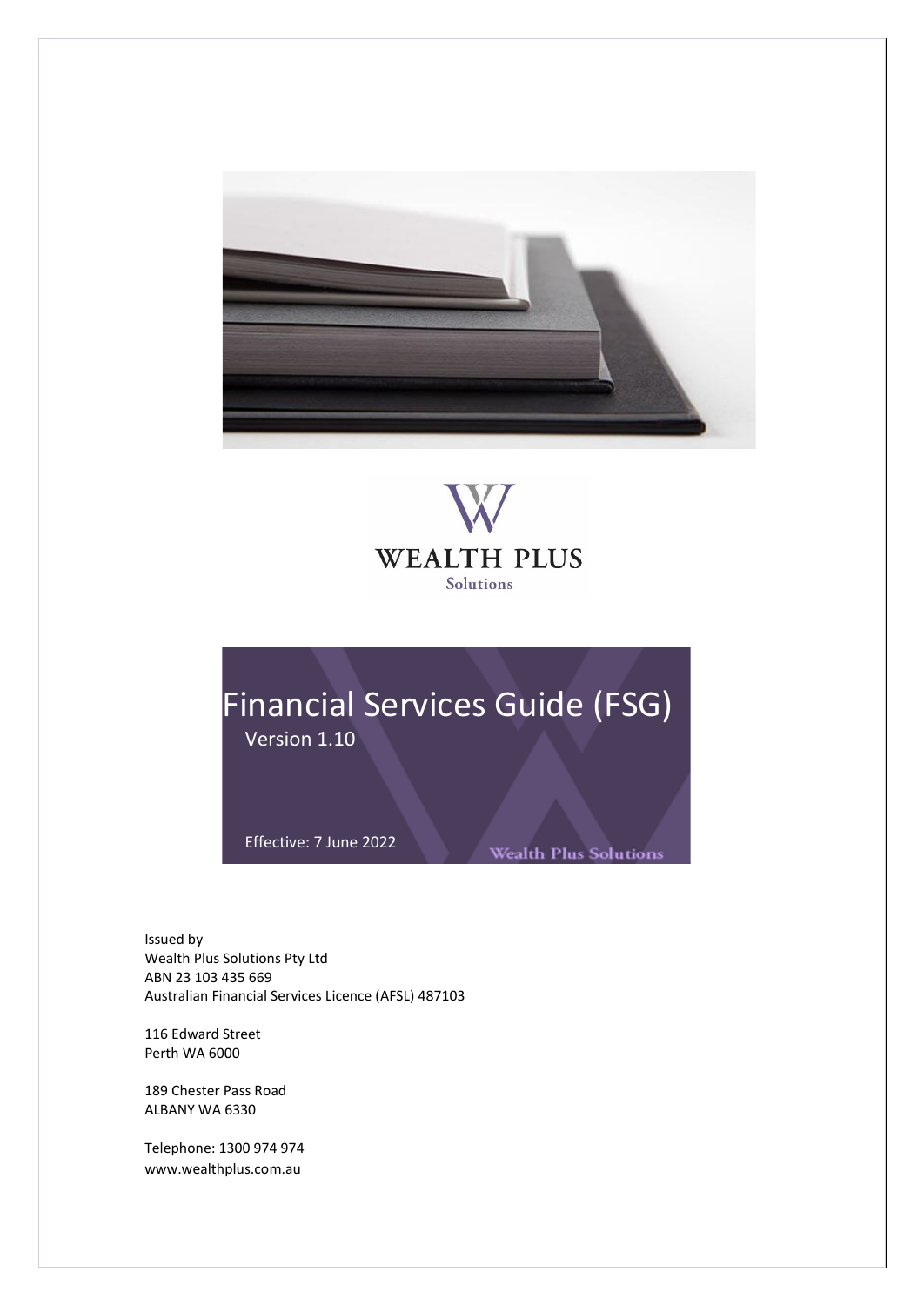#### LACK OF INDEPENDENCE

Wealth Plus Solutions Pty Ltd (AFS Licensee Number: 487103) ("WPS") is not independent, impartial or unbiased under section 923A of the Corporations Act, for the following reasons:

- WPS and its Authorised Representatives receive commissions on the placement of life risk insurance products that are not rebated in full to clients: s923A(2)(a)(i)
- WPS and its Authorised Representatives use Approved Product Lists and are not free from direct or indirect restrictions relating to financial products in respect of which they provide financial services: s923A(2)(d)
- WPS and its Authorised Representatives, receives commissions, volume based payments or gifts or benefits. s923A(2)(i)-(iii) and s923A(2)(b)

## PURPOSE OF THIS DOCUMENT

This Financial Services Guide (**FSG**) provides you with important information about Wealth Plus Solutions Pty Ltd (**WPS**) Australian Financial Services Licence (**AFSL**) 487103 and any Authorised Representatives (**Adviser**) who may provide you with the services described in the FSG.

Please take the time to read this document carefully. Effective solutions depend on open and honest communication. Understanding our services and our fees is the cornerstone of this communication.

This Guide includes the following:

- Who we are
- How we can help you
- How you can contact us
- How we are paid
- Protecting your privacy
- What else you need to know
- Who to contact if you have a complaint or concern
- Adviser profile

### WHO WE ARE

Wealth Plus Solutions Pty Ltd is an Australian Financial Services Licensee that was established to provide wealth advice and expertise to assist clients to realise their dreams and achieve their objectives.

We offer personal and trustworthy advice to achieve the appropriate financial outcome for you. We have designed our advice process from our team of financial advisers that aim to achieve outcomes that meet your current and future needs.

## YOUR ADVISER

Your Adviser is an authorised representative of WPS. They will be acting on behalf of WPS when they recommend financial products to you. WPS is responsible for any of the financial services provided, including the distribution of this FSG. You should also receive Part 2 of this FSG, the Adviser Profile, with this Part 1 of the FSG. Part 2 provides more detailed information about your Adviser.

Your adviser is employed by Wealth Plus Solutions and we are responsible both for their advice and the financial services they provide to you. In addition to monitoring their performance, we provide your adviser with training, compliance and professional indemnity insurance. If you have any concerns or complaints, you have access to free dispute resolution services.

## ADVISORY SERVICES

WPS is authorised to provide financial product advice and deal in the following areas:

- **Basic Deposit Products**
- Deposit Products other than Basic Deposit Products
- Life Insurance Risk
- Life Insurance Investments
- **Securities**
- Retirement Savings Accounts
- Managed Investment Schemes (including Investor Directed Portfolio Services)
- **Superannuation**

The Adviser Profile sets out which of these financial services your Adviser is authorised to provide as an authorised representative of WPS.

A financial product will only be recommended to you after it is considered suitable for your individual needs, objectives and financial circumstances.

Authorised representatives of WPS may provide tax (financial) advice services. A Tax (Financial) Advice service is:

- Provided in the context of the advice provided by a financial adviser under an AFSL; and
- The part of financial advice that interprets and applies the tax laws (including tax, superannuation and SMSF laws) to the personal circumstances of a client.

We recommend you consult a registered tax agent to confirm your taxation position for matters beyond the scope of financial advice provided to you by an Adviser.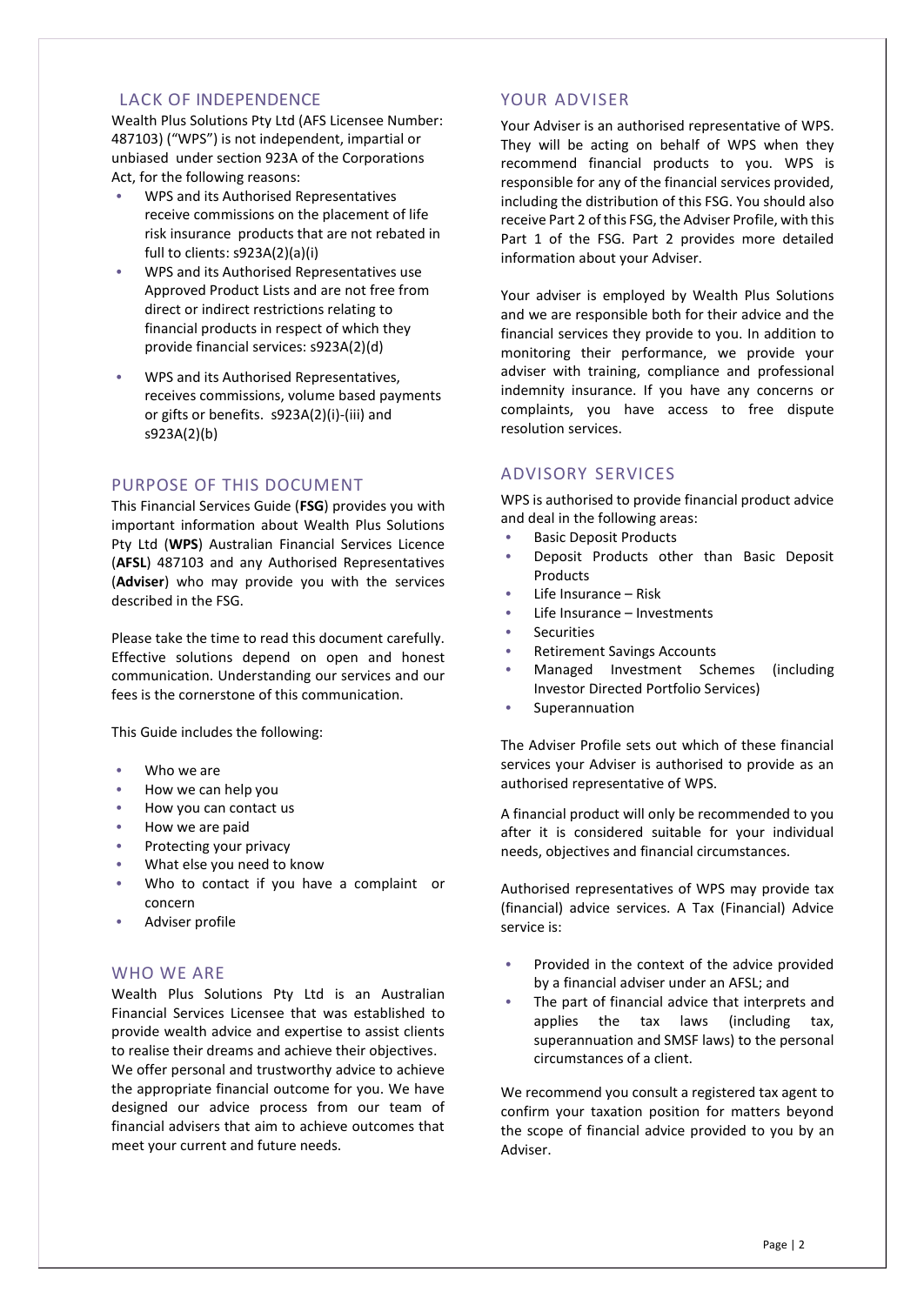WPS also has access to specialist advice on tax and estate planning. Where required, these specialist areas of advice will be provided only by referral. Whether you use the specialist referred to you, or a professional that you currently have an involvement with, they will be responsible for the advice provided to you. If you require advice on a wider range of products or complex issues you may be referred to another financial services provider.

# YOUR ADVISERS RESPONSIBILITIES TO YOU

Your Adviser will:

- Where personal advice is given, act in your best interests and only provide personal advice that they reasonably consider is appropriate, having regard to your personal circumstances
- Where personal advice is given, give priority to your interests if a conflict exists between your interests and the interests of your Adviser, WPS or an associate of these
- Generally only advise within WPS's approved product list
- Deal if directed but only with your approval
- Take instructions from you
- Subject to any registration rules which may be applicable, consider but not advise on tax issues other than as a Tax (Financial) Adviser, and
- Not ask you to sign blank documents.

### YOUR RESPONSIBILITIES TO YOUR ADVISER

It is expected that you will:

- When you are seeking personal advice, tell your Adviser about your personal objectives, current financial situation and any other relevant information so they can offer you the most appropriate advice. If you do not, the advice you receive may not be appropriate to your needs, objectives and financial situation
- Where required, provide your Adviser with complete and accurate information
- Update your Adviser as required with any changes in your personal situation
- Not sign blank forms
- Carefully consider their advice when making decisions about financial products, and
- Carefully consider the implications or risk associated with any recommendations in your SOA before making a decision relating to a financial product.

### PROTECTING YOUR PRIVACY

Wealth Plus Solutions collects your personal information in order to provide you with financial planning services. We'll secure the information you provide but please appreciate it may sometimes be necessary for us to disclose your personal information to third parties – either to arrange the

products and services you need or because we've a legal reason to do so. We will collect and use information about you during your relationship with us. If you do not provide some of the information requested, we may be unable to provide you with services and products.

For more information regarding our collection, use, storage and disclosure of your personal information, please read our Privacy Policy which can be accessed on our website at **www.wealthplus.com.au**

### EVERYTHING IS DOCUMENTED

When you receive personal financial product advice your Adviser will provide you with a Statement of Advice (SOA). This contains details of the advice provided, the basis on which it was given and information about fees,

Commissions and associations which may reasonably be expected to be capable of influencing the provision of the advice. However, your Adviser has an overriding obligation to act in your best interests.

If your Adviser provides you additional advice, and that further advice is related to what was included in your previous SOA (and is not provided to you in writing), you may request a copy of the record of that further advice at any time up to seven years from the date your Adviser gave that further advice to you. You can request the Record of Advice by contacting your Adviser or WPS.

In some circumstances your Adviser will provide general financial product advice. In these situations your Adviser will provide a warning that the advice does not take into account your personal objectives, financial situation or needs and, in these circumstances, you will not be provided with an SOA.

When you receive personal or general advice to acquire a particular financial product, your Adviser will provide you with a Product Disclosure Statement (PDS). This contains information about a particular product and will assist you in making an informed decision about that product.

If you ask to purchase a specific product you will be provided with the appropriate PDS.

### KEEPING YOUR PLANS ON TRACK

As your circumstances change over time, it is important that your Adviser regularly reviews both your strategy and your situation to ensure recommendations remain current and appropriate to your circumstances.

Ongoing services include varying levels of advice, review, contact and information and your Adviser will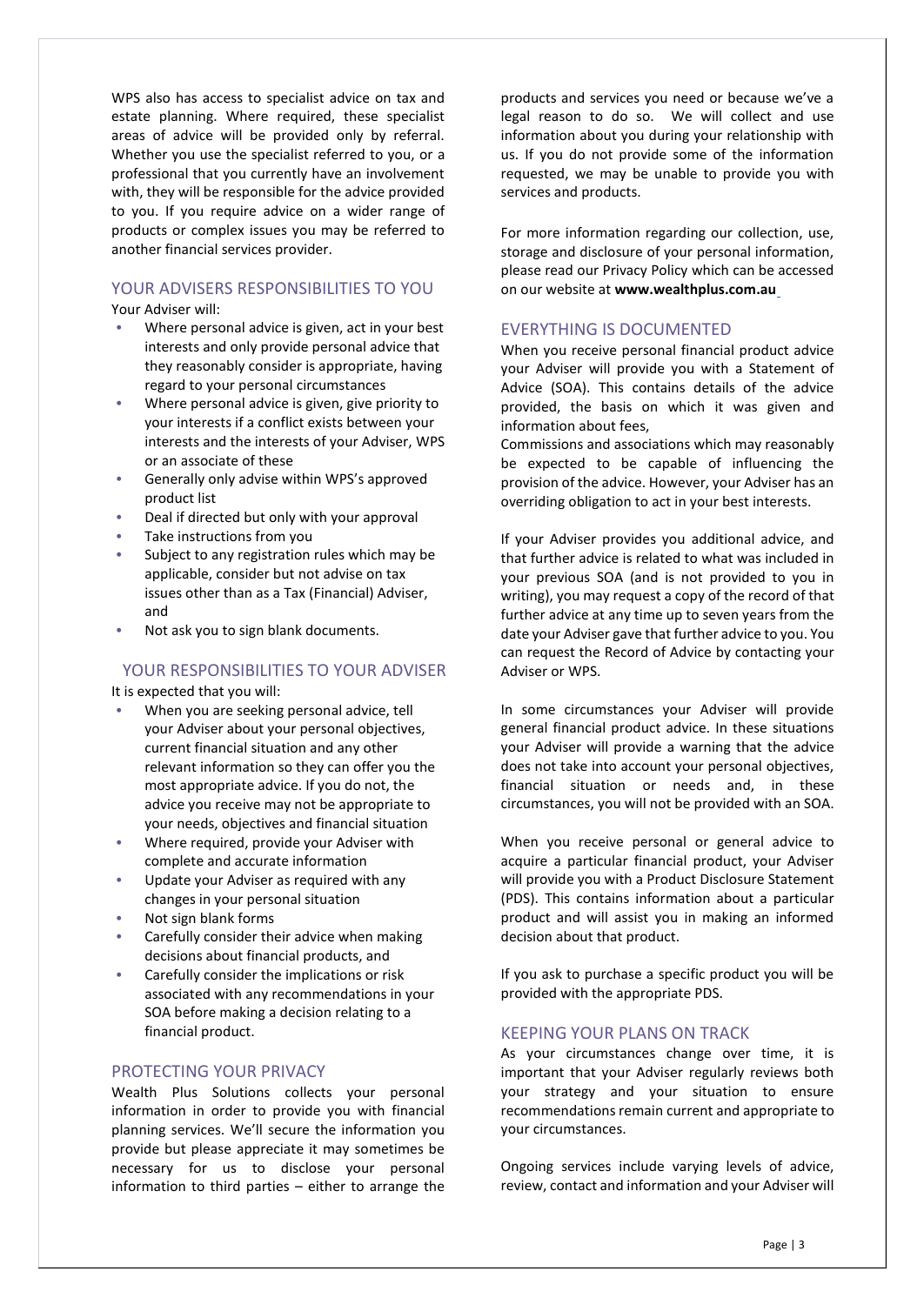discuss and agree your specific ongoing service requirements as part of the provision of your initial advice.

Should you choose to enter an ongoing fee arrangement with one of our advisers, you will receive an annual Fee Disclosure Statement. This will outline the fees paid and services you were entitled to and receiving in the preceding 12 months.

## FEES AND COMMISSIONS

There are various ways payment is received and distributed by your Adviser and their associates for the services provided. You may be charged a set fee, a percentage of your portfolio or funds under advice, an hourly rate or your Adviser and their associates may receive commissions from the financial product issuer whose products are recommended to you.

WPS may have these types of arrangements in place with any product issuers on its approved product list (APL). A copy of WPS's APL is available on request from your Adviser or WPS.

Part 2 of this FSG, the Adviser Profile, contains further information detailing fees and commissions as well as other benefits your Adviser and their associates may receive for the services they provide.

Your SOA outlines the specific amount of any initial and ongoing commissions, fees, charges and other benefits that are paid to any person as a result of the financial products or services you obtain. It will also explain how the commissions, fees, charges and other benefits are calculated.

If your Adviser provides general advice, you can request further details about how remuneration is calculated, provided you do so within a reasonable time after receiving this FSG and before you receive a financial service.

If your Adviser recommends a financial product, the issuer of that product will receive a benefit which may be in the form of a premium, entry fee or management fee. This is fully explained in the relevant PDS.

If personal advice is provided, when you are happy with the recommendations and information in your SOA, you need to authorise your Adviser to implement the recommendations by signing it.

You may decide to enter into an annual service agreement with your Adviser. This agreement will set out the services and fees for the services as agreed between you and your Adviser for the following 12 months. A new annual service agreement will need to

be entered into every 12 months if you wish to continue receiving services from your Adviser. Part 2 of this FSG provides further details as to how fees for services may be structured in an annual service agreement.

If you are on an ongoing fee arrangement with your Adviser you will be sent a Fee Disclosure Statement (FDS) annually. The FDS notes the services you were entitled to receive, the services you actually received and the fees you paid for those services in the previous 12 months.

An ongoing fee arrangement is an arrangement under which you are charged an ongoing fee during a period of more than 12 months for personal advice (but does not include commissions paid to Advisers). Where you entered into an ongoing fee arrangement after 1st July, 2013 your adviser is required to send a renewal notice to you every two years. Your ongoing fee arrangement will only be able to continue if you respond to this notice.

#### REFERRALS

If you are referred to your Adviser or WPS by someone else, and your Adviser pays a fee or commission for that referral, your SOA will show the amount of that fee or commission, or you can request this information from your Adviser.

# ANTI- MONEY LAUNDERING AND COUNTER-TERRORISM FINANCING ACT 2006

WPS has a number of obligations under the Anti– Money Laundering and Counter Terrorism Financing Act 2006 (Cth), "AML / CTF obligations".

These AML / CTF obligations may require us to carry out procedures to identify you and to verify the identification information you provide. In some circumstances AML / CTF obligations require us to report certain information about our clients to relevant authorities, including the Australian Transaction Reports and Analysis Centre (AUSTRAC). Where legally permitted or obligated to do so, we may disclose that information to regulatory or law enforcement agencies, to our related bodies or to other third parties. The AUSTRAC website at [www.austrac.gov.au p](http://www.austrac.gov.au/)rovides information relating to the AML / CTF obligations.

#### PROFESSIONAL INDEMNITY

Wealth Plus Solutions is covered by professional indemnity insurance satisfying requirements under the Corporations Act for compensation arrangements. This insurance provides cover for claims against Wealth Plus Solutions and its